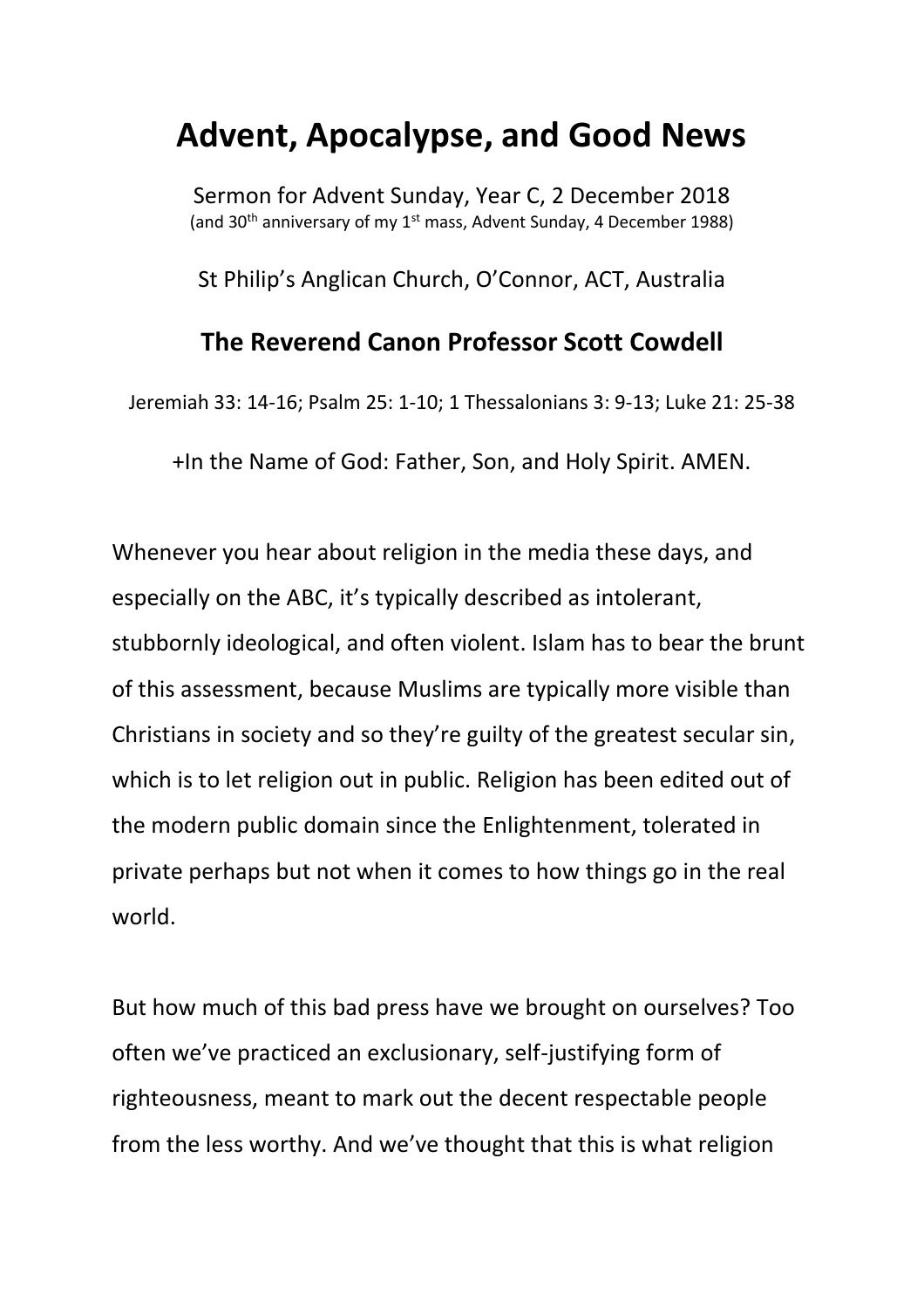means. We've exported the taint of unworthiness onto the vulnerable and we've tolerated their victimization, covering it up so that the often uncomfortable truth about us and our religious institutions can be kept under wraps. Too much self-righteousness and smug disapproval has given us a bad name, even if the present generation of clergy and parishioners don't typically deserve it—and God knows that all those good Muslim citizens don't deserve it.

Friends, our readings on this Advent Sunday help put things right on the matter of religion. Our Gospel with its apocalyptic message isn't yet more hostility directed at the world from our religious ivory tower. This is because the word apocalypse doesn't mean destruction, it means unveiling—unveiling or revealing the truth about God, which in this case also means revealing and hence judging the untruth about a version of religion that gets God wrong.

So what we have in today's Gospel isn't fire and brimstone. Instead, it's a sociologically sensitive critique of bad religion, focussed on the temple. The coming destruction of the temple by the Romans is interpreted here in cosmological terms. The sacrificial religion of the temple that had long become corrupt is faced here with the announcement of its end. The human business of temple religion, which is widely understood to placate a touchy God, is confronted by a newer version of religion in Jesus Christ. We see Jesus marking the

2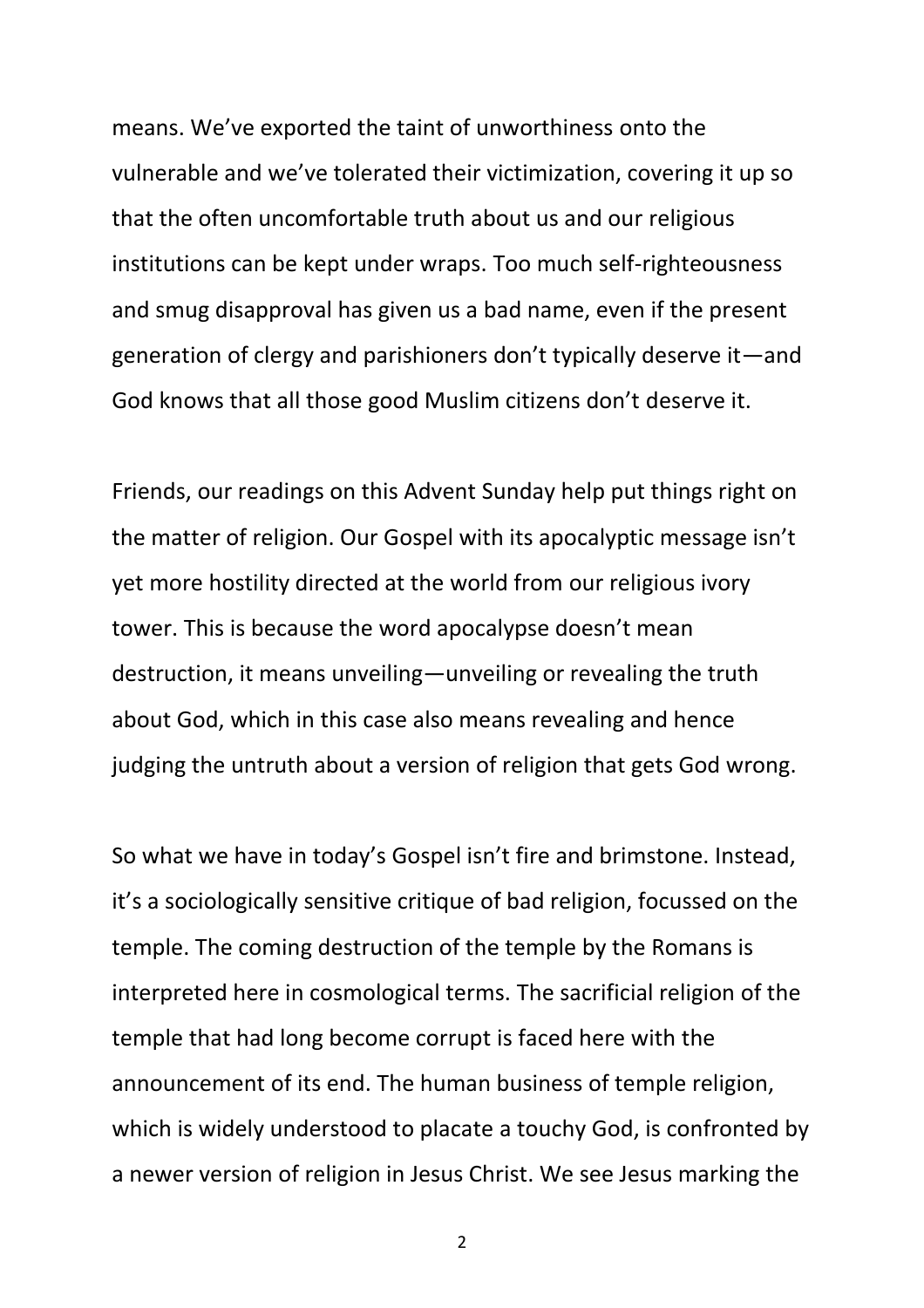two poles of religion: there's the temple, against which he preached during the day, the place of God's supposed presence, and there's the Mount of Olives to which he retreats by night, which as we know became the place of God's absence for Jesus—of heartfelt prayer not answered.

But in the very darkness of Gethsemane and the cross, in the apocalypse of comforting, self-justifying religion that Good Friday represents, we find paradoxically the fulness of God's presence; we discover for the first time how much God is for us, and not against us. Religion centred on the gift of a loving God, rather than placating an angry one, means a religion in which God's love makes us righteous, beyond the angry fearfulness that it takes to make us selfrighteous. Here is religion made by God and not according to human specifications, and hence this apocalypse of the temple and the religious cosmology that's passing away that we hear about in today's Gospel.

And this message is carried through in our other readings this morning, with great consistency.

Jeremiah has been telling God's people that their lack of faith and obedience has led them to invasion, defeat and exile, but in today's passage he declares that God will send a new leader to God's people

3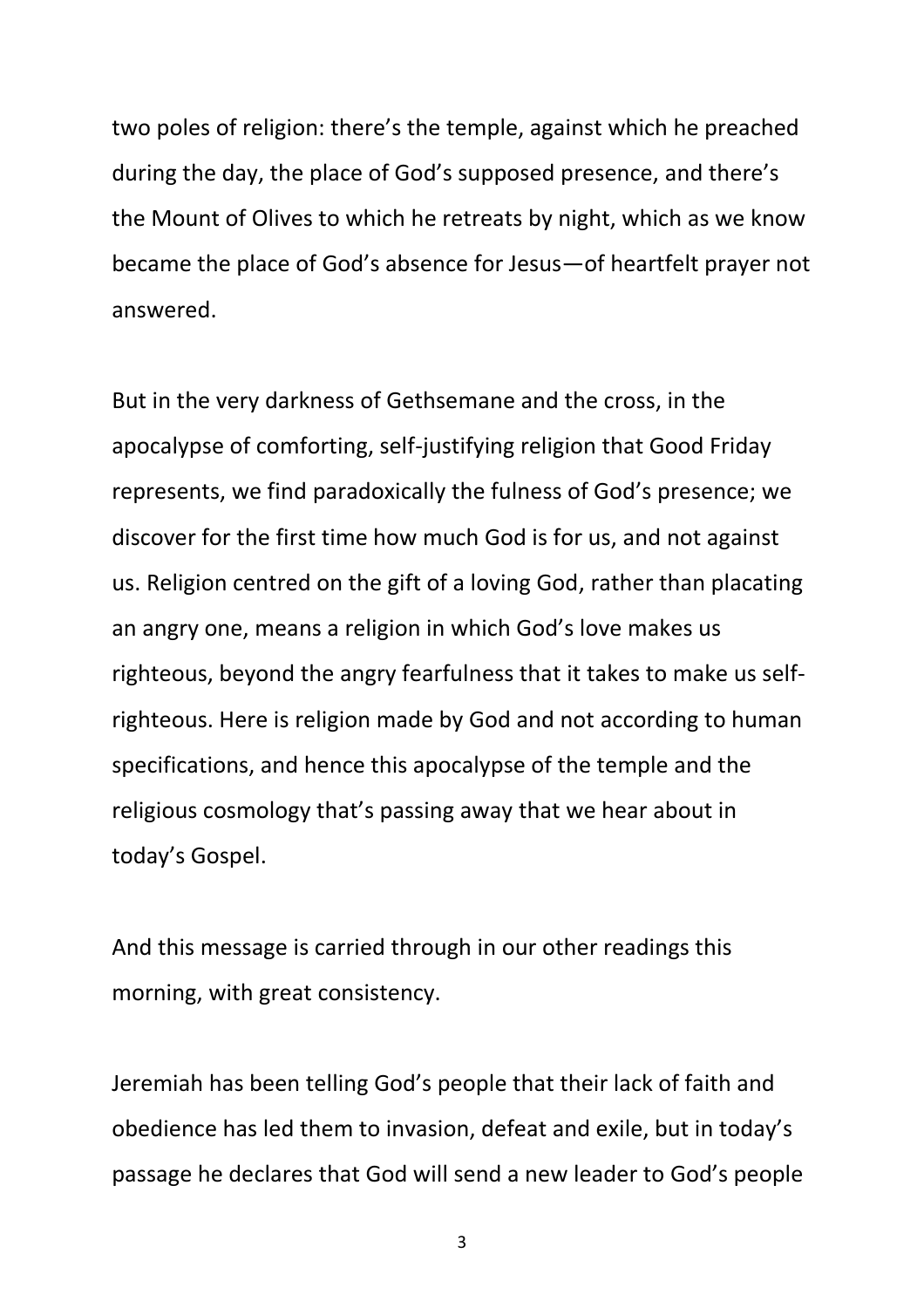who will make them righteous despite their failures. And of course that means that self-righteousness is no longer either necessary or desirable. God's people can consign self-righteous religion to the past, because it turns out that God has never been in that business.

Our psalm picks up this theme, reassuring us that it's God's faithfulness, Gods guidance, God's empowerment that we can rely on to school us and shape us in righteousness, though our own teachability and openness to God is crucial. And in our 1 Thessalonians reading today, Paul completes the picture by showing us the importance of Christian fellowship and pastoral care for building our confidence and helping us find our way with God. Paul encourages the Corinthian Church, and points to what God can do with it, just as good pastoral and episcopal leadership does with our congregations and dioceses to this day.

So in none of these readings are we given any encouragement to self-righteousness, and to brittle, self-regarding religion more generally. Instead, the apocalypse of Jesus Christ, of which we have a foretaste in Advent, is the apocalypse of every unworthy religious cosmology, every exclusionary and sacrificing religious culture. In other words, everything that the ABC hates about religion. But that leaves the real thing, the religion of Jesus Christ, where the righteousness is his and the self-righteousness is being left behind,

4